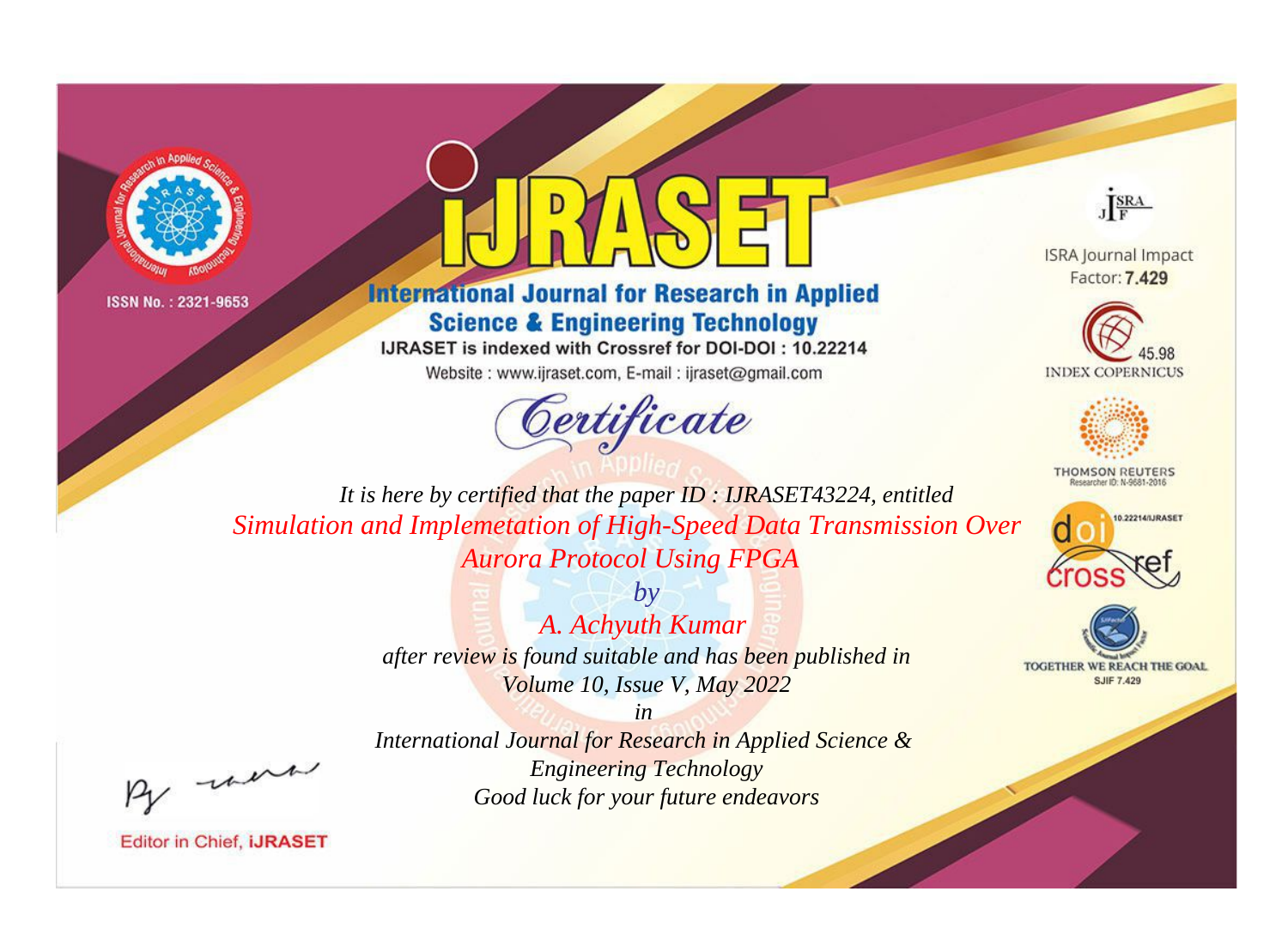



**International Journal for Research in Applied Science & Engineering Technology** 

IJRASET is indexed with Crossref for DOI-DOI: 10.22214

Website: www.ijraset.com, E-mail: ijraset@gmail.com



JERA

**ISRA Journal Impact** Factor: 7.429





**THOMSON REUTERS** 



TOGETHER WE REACH THE GOAL **SJIF 7.429** 

It is here by certified that the paper ID: IJRASET43224, entitled Simulation and Implemetation of High-Speed Data Transmission Over **Aurora Protocol Using FPGA** 

> $b\nu$ Dinesh Biradar after review is found suitable and has been published in Volume 10, Issue V, May 2022

were

International Journal for Research in Applied Science & **Engineering Technology** Good luck for your future endeavors

 $in$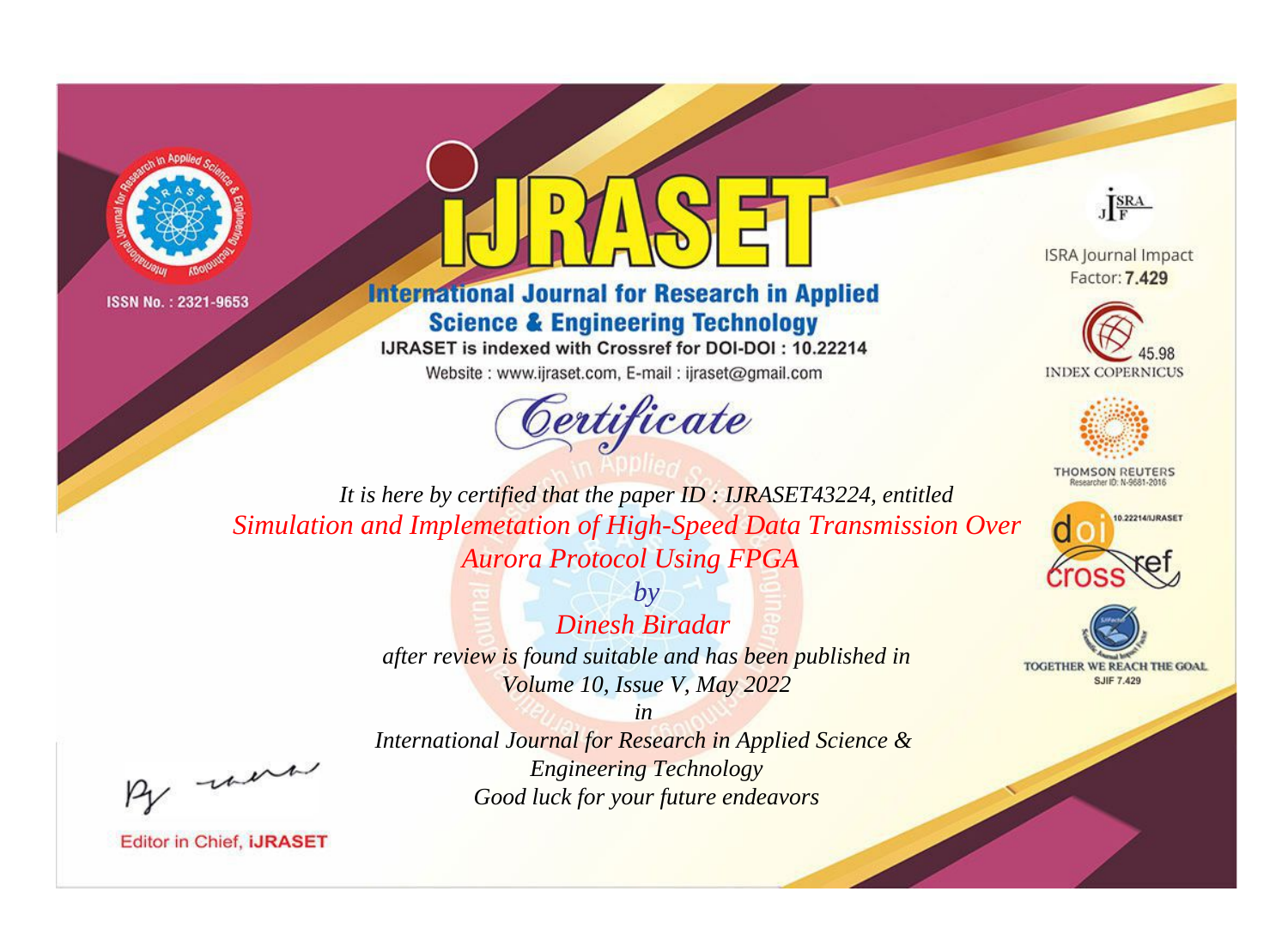



**International Journal for Research in Applied Science & Engineering Technology** 

IJRASET is indexed with Crossref for DOI-DOI: 10.22214

Website: www.ijraset.com, E-mail: ijraset@gmail.com



JERA

**ISRA Journal Impact** Factor: 7.429





**THOMSON REUTERS** 



TOGETHER WE REACH THE GOAL **SJIF 7.429** 

It is here by certified that the paper ID: IJRASET43224, entitled Simulation and Implemetation of High-Speed Data Transmission Over **Aurora Protocol Using FPGA** 

> Shiva Teja after review is found suitable and has been published in Volume 10, Issue V, May 2022

 $by$ 

were

International Journal for Research in Applied Science & **Engineering Technology** Good luck for your future endeavors

 $in$